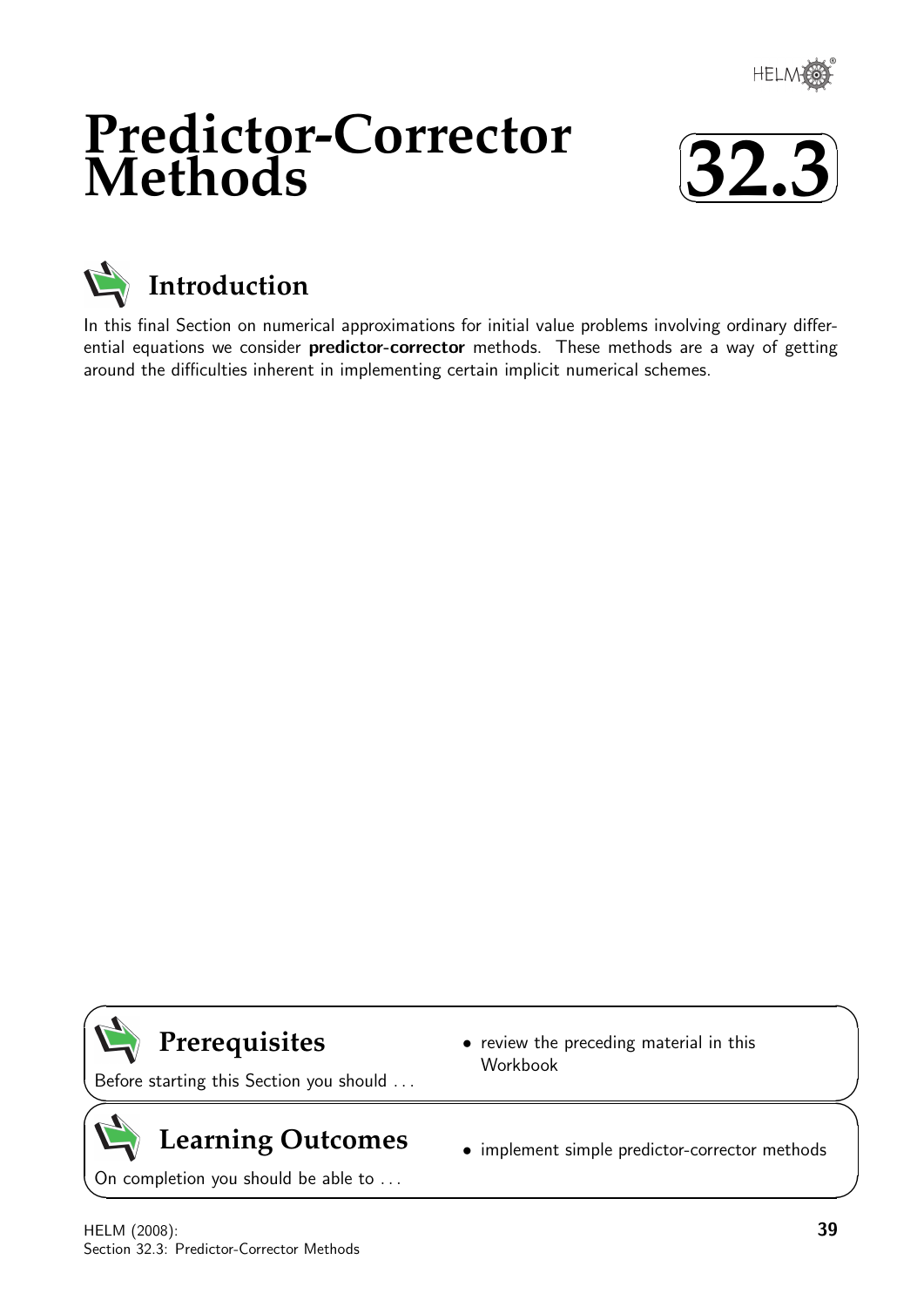### **1. Predictor-corrector methods**

We have seen that when using an implicit linear multistep method there is an additional difficulty because we cannot, in general, solve simply for the newest approximate y-value  $y_{n+k}$ . A general k-step implicit method involves, at the  $k^{\text{th}}$  time step,

 $\alpha_k y_{n+k} + \cdots + \alpha_1 y_1 + \alpha_0 y_0 = h(\beta_k f_{n+k} + \cdots + \beta_1 f_1 + \beta_0 f_0)$ ↑ ↑ the  $y_{n+k}$  occurs unknown here too

and if f depends on y in a complicated way then it is not obvious how to dig  $y_{n+k}$  out of  $f_{n+k}$  =  $f((n+k)h, y_{n+k}).$ 

One solution to this problem would be to only ever use explicit methods in which  $\beta_k = 0$ . But this is not a good solution, for *implicit* methods generally have better properties than the explicit ones (for example, the implicit trapezium is second order while the explicit Euler is only first order). Another solution involves a so-called **predictor-corrector** method. This involves

- 1. The predictor step. We use an explicit method to obtain an approximation  $y_{n+k}^P$  to  $y_{n+k}.$
- 2. The corrector step. We use an implicit method, but with the predicted value  $y_{n+k}^{P}$  on the right-hand side in the evaluation of  $f_{n+k}.$  We use  $f_{n+k}^P$  to denote this approximate (predicted) value of  $f_{n+k}$ .
- 3. We can then go on to correct again and again. At each step we put the latest approximation to  $y_{n+k}$  in the right-hand side of the scheme (via f) to generate a new approximation from the left-hand side.

(This is not unlike an implementation of Newton-Raphson. In that method we require an initial guess (we "predict") and then the Newton-Raphson approach tells us how to iterate (or "correct") our latest approximation. The main difference here is that we have a systematic way of obtaining the initial prediction.)

It is sufficient for our purposes to illustrate the idea of a predictor-corrector method using the simplest possible pair of methods. We use Euler's method to predict and the trapezium method to correct.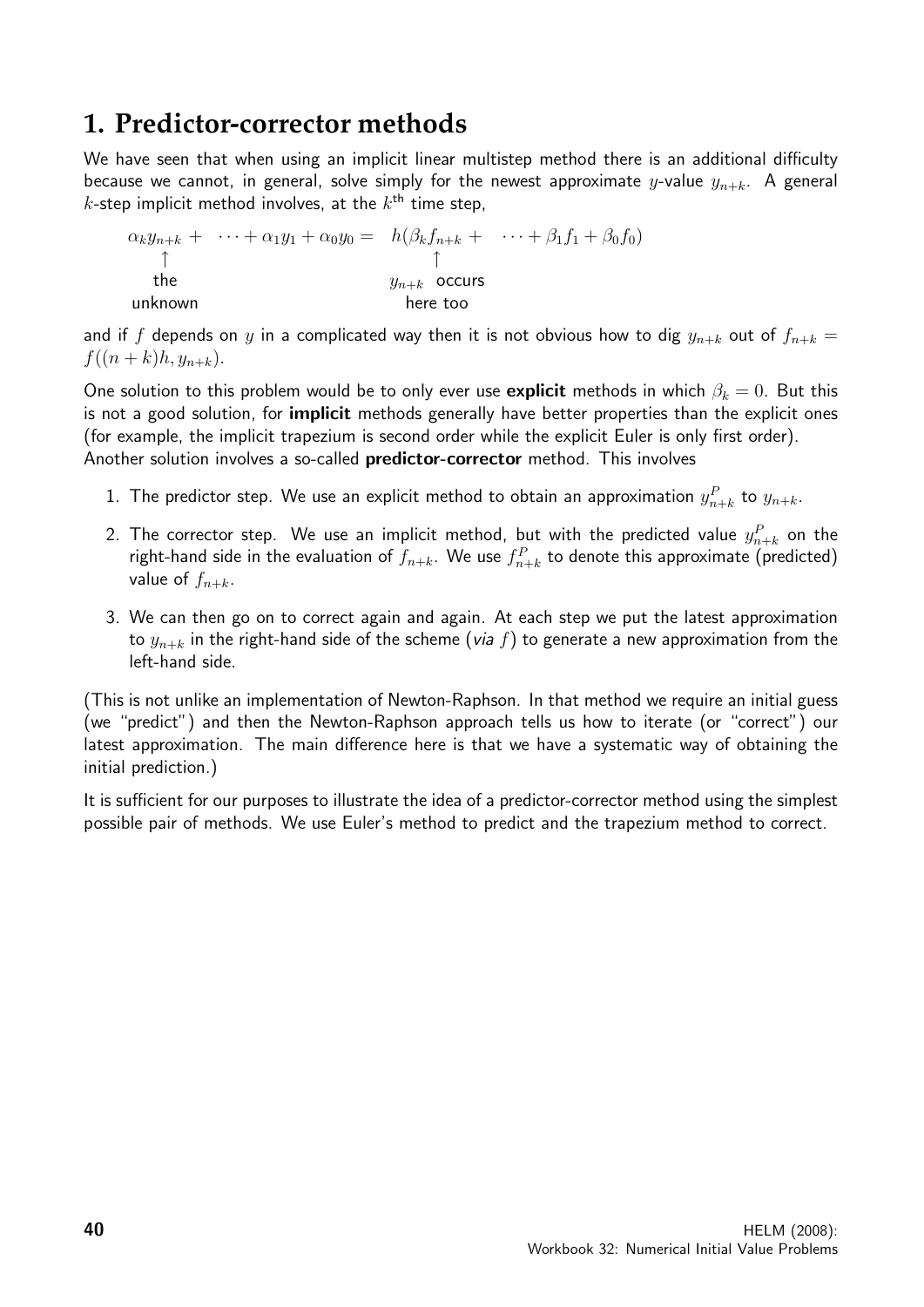

### **Example 12**

Suppose that  $y = y(t)$  is the solution to the initial value problem

$$
\frac{dy}{dt} = t + y, \qquad y(0) = 3
$$

Use Euler's method and the trapezium method as a predictor-corrector pair (with one correction at each time step). Take the time step to be  $h = 0.05$  so as to obtain approximations to  $y(0.05)$  and  $y(0.1)$ .

#### Solution

Euler's method,  $y_{n+1} = y_n + hf_n$ , is the explicit method so we use that to **predict**. For the first time step we require  $f_0 = f(0, y_0) = f(0, 3) = 3$  and therefore

$$
y_1^P = y_0 + h f_0 = 3 + 0.05 \times 3 = 3.15
$$

We now use this predicted value of  $y_1$  to obtain a "predicted" value for  $f_1$  which we can use in the implicit trapezium method. We find  $f_1^P = f(h, y_1^P) = f(0.05, 3.15) = 3.2$ . We now correct using the trapezium method in the form

$$
y_1 = y_0 + \frac{h}{2} (f_0 + f_1^P) = 3 + \frac{1}{2} (0.05)(3 + 3.2) = 3.155
$$

This completes prediction and one correction for the first time step.

For the second time step we require  $f_1 = f(h, y_1) = f(0.05, 3.155) = 3.205$  and therefore

$$
y_2^P = y_1 + h f_1 = 3.155 + 0.05 \times 3.205 = 3.31525
$$

which is the predicted value for  $y_2$ . We now correct it with

$$
y_2 = y_1 + \frac{h}{2} (f_1 + f_2^P) = 3.155 + \frac{1}{2} (0.05)(3.205 + 3.41525) = 3.320506
$$

We conclude that

 $y(0.05) \approx 3.155$  $y(0.1) \approx 3.320506$ 

If correction is repeated until the corrected values settle down to a converged number then the approximation inherits all the (nice) properties of the implicit scheme. So, in the example above we would have second order accurate results obtained by a procedure which gets around the implicit nature of the trapezium method. Of course in the hand-calculations done above we only corrected once, rather than repeatedly to convergence.

The example above is such that the dependence of  $f(t, y)$  on y is very simple and we could use the approach seen in Section 32.1 to implement the trapezium method. It turns out that the true trapezium method approximations to  $y(0.05)$  and  $y(0.1)$  are  $y_1 = 3.155128$  and  $y_2 = 3.320776$ respectively, to 6 decimal places. The predictor-corrector method will produce these values if enough corrections are taken.

As noted in the last paragraph, the example above was one in which it is possible to get around the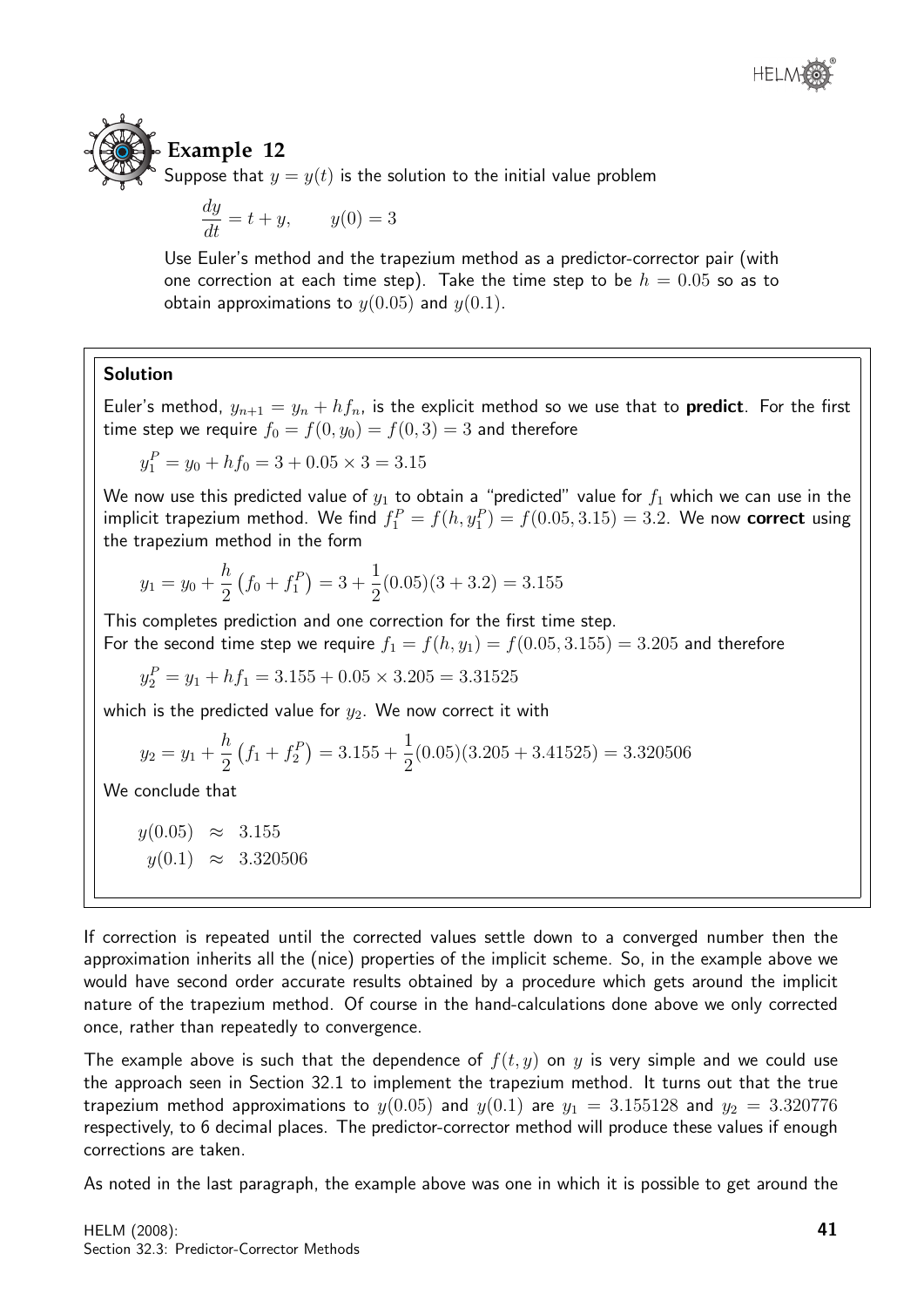implicit nature of the trapezium method easily because of the simple way in which the right-hand side of the differential equation depends on  $\psi$ . This is not true of the next example.



**Example 13**

Suppose that  $y = y(t)$  is the solution to the initial value problem

$$
\frac{dy}{dt} = -\tan(y) \qquad y(0) = 1
$$

Use Euler's method and the trapezium method as a predictor-corrector pair (with one correction at each time step). Take the time step to be  $h = 0.2$  so as to obtain approximations to  $y(0.2)$  and  $y(0.4)$ .

#### Solution

Euler's method,  $y_{n+1} = y_n + hf_n$ , is the explicit method so we use that to predict. For the first time step we require  $f_0 = f(0, y_0) = f(0, 1) = -1.55741$  and therefore

$$
y_1^P = y_0 + h f_0 = 1 + 0.2 \times -1.55741 = 0.688518
$$

We now use this predicted value to obtain a "predicted" value for  $f_1$  which we can use in the implicit trapezium method. We find  $f_1^P = f(h, y_1^P) = f(0.2, 0.688518) = -0.82285$ . We now correct using the trapezium method in the form

$$
y_1 = y_0 + \frac{h}{2} (f_0 + f_1^P) = 1 + \frac{1}{2} (0.2)(-1.55741 - 0.822848) = 0.761974
$$

This completes prediction and one correction for the first time step.

For the second time step we require  $f_1 = f(h, y_1) = f(0.2, 0.761974) = -0.95422$  and therefore

 $y_2^P = y_1 + hf_1 = 0.76194 + 0.2 \times -0.95422 = 0.571131$ 

which is the predicted value for  $y_2$ . We now correct it with

$$
y_2 = y_1 + \frac{h}{2} \left( f_1 + f_2^P \right) = 0.761974 + \frac{1}{2} (0.2)(-0.95422 - -0.64257) = 0.602296
$$

We conclude that

 $y(0.2) \approx 0.761974$  $y(0.4) \approx 0.602296$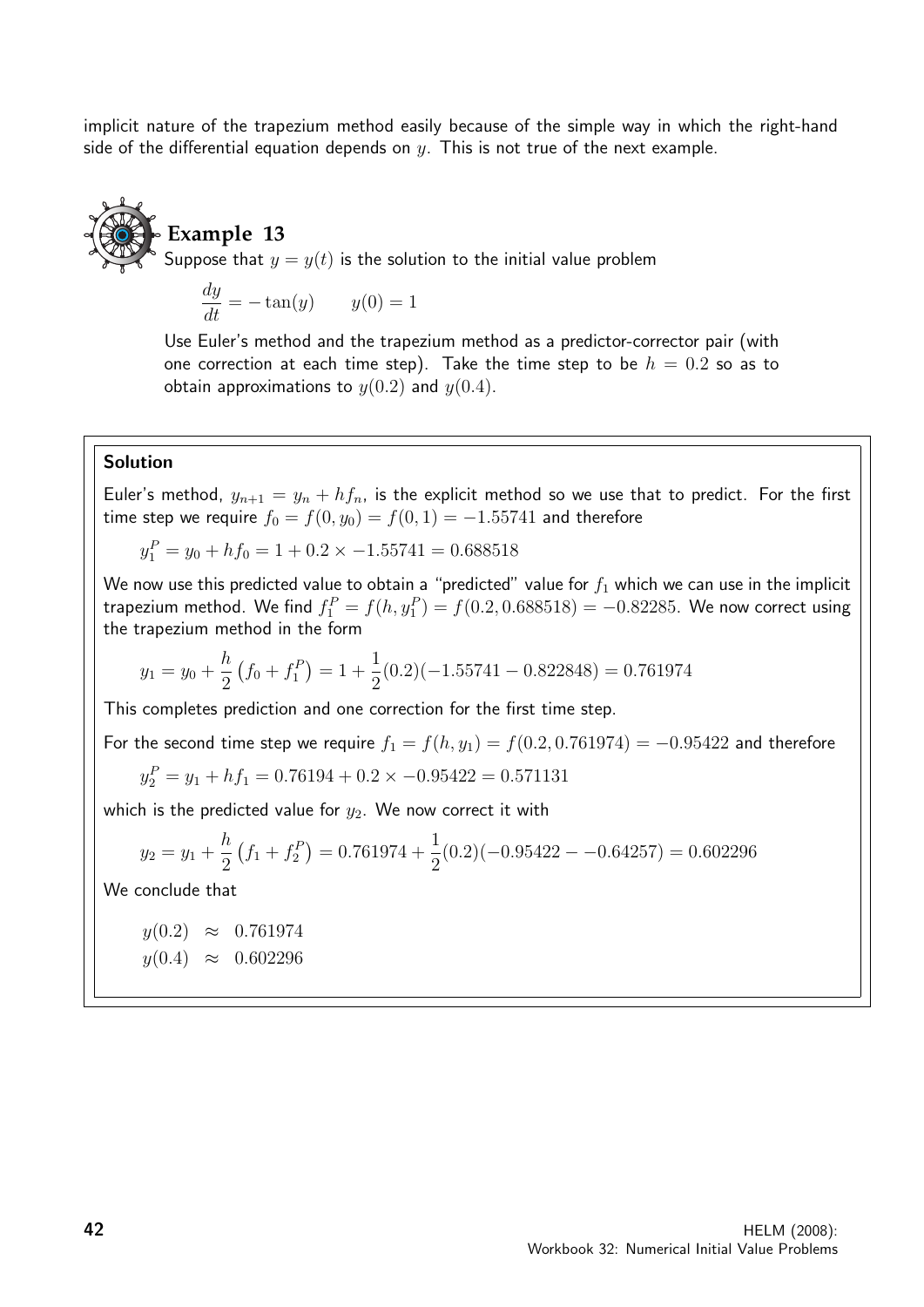

Suppose that  $y = y(t)$  is the solution to the initial value problem

$$
\frac{dy}{dt} = \cos(y), \qquad y(0) = 0
$$

Use Euler's method and the trapezium method as a predictor-corrector pair (with one correction at each time step). Take the time step to be  $h = 0.1$  so as to obtain approximations to  $y(0.1)$  and  $y(0.2)$ .

#### Your solution

#### Answer

Euler's method,  $y_{n+1} = y_n + hf_n$ , is the explicit method so we use that to predict. For the first time step we require  $f_0 = f(0, y_0) = f(0, 0) = 1$  and therefore  $\; y_1^P = y_0 + h f_0 = 0 + 0.1 \times 1 = 0.1$  We now use this predicted value to obtain a "predicted" value for  $f_1$  which we can use in the implicit trapezium method. We find  $f_1^P=f(h,y_1^P)=f(0.1,0.1)=0.995004.$  We now correct using the trapezium method in the form  $y_1 = y_0 +$ h 2  $(f_0 + f_1^P) = 0 +$ 1 2  $(0.1)(1 + 0.995004) = 0.099750$ which completes the prediction and one correction for the first time step. For the second time step we require  $f_1 = f(h, y_1) = f(0.1, 0.099750) = 0.995029$  and therefore

$$
y_2^P = y_1 + h f_1 = 0.099750 + 0.1 \times 0.995029 = 0.199253
$$

which is the predicted value for  $y_2$ . We now correct it with

$$
y_2 = y_1 + \frac{h}{2} \left( f_1 + f_2^P \right) = 0.099750 + \frac{1}{2} (0.1)(0.995029 + 0.980215) = 0.198512
$$
  
We conclude that  $y(0.1) \approx 0.099750$ ,  $y(0.2) \approx 0.198512$  to six decimal places.